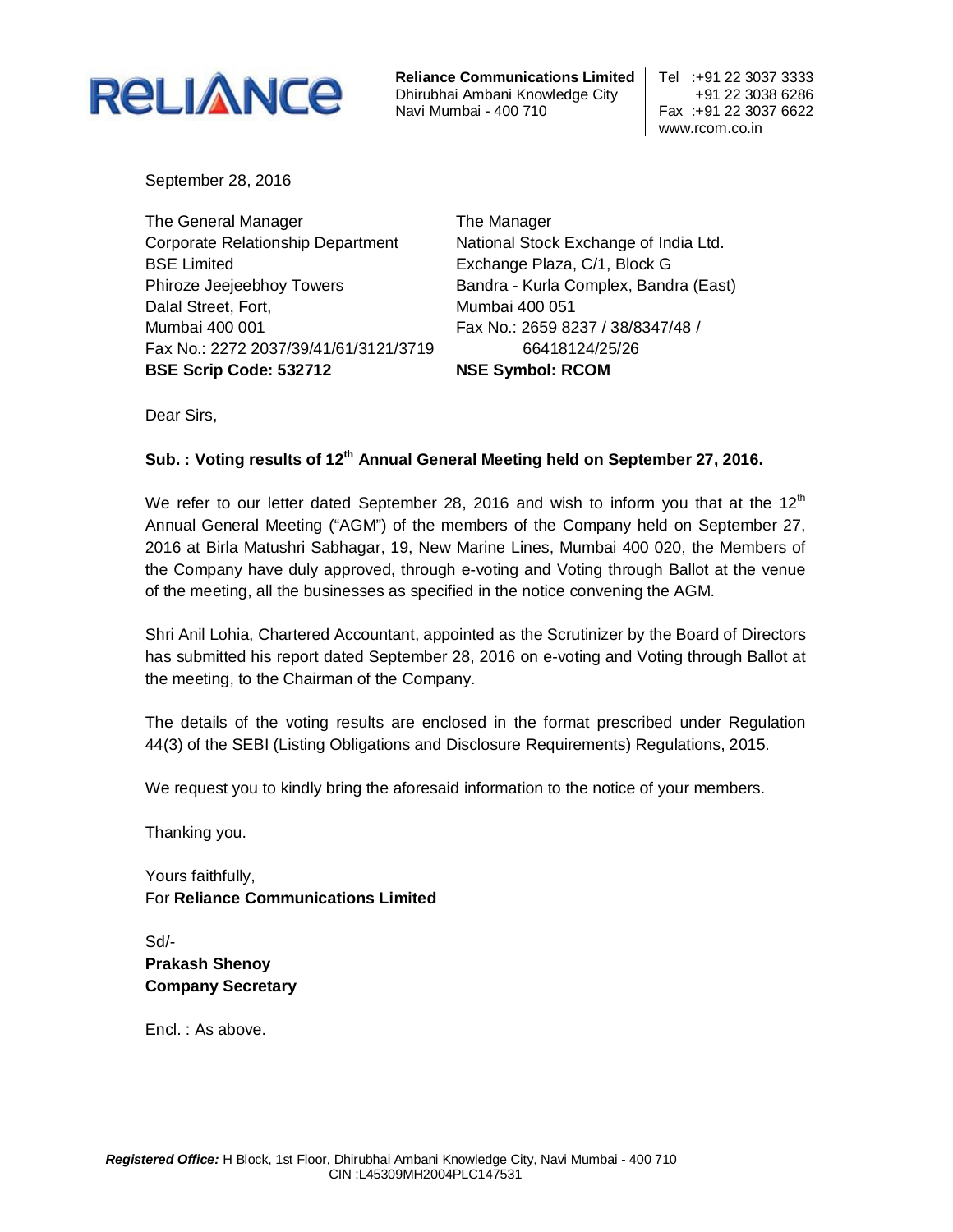$\cdot$ 

| Date of the Annual General Meeting                                                 | September 27, 2016                                                                      |
|------------------------------------------------------------------------------------|-----------------------------------------------------------------------------------------|
| Total number of equity shareholders as on record date                              | September 20, 2016, cut-off date for reckoning the voting rights of the<br>shareholders |
|                                                                                    | Total number of shareholders: 1634182                                                   |
| in person or<br>No. of shareholders present in the meeting either<br>through proxy | 1531                                                                                    |
| Promoters and Promoter Group                                                       |                                                                                         |
| Public                                                                             | 1520                                                                                    |
| No. of shareholders attended the meeting through Video<br>Conferencing:            | Not arranged                                                                            |
| Promoters and Promoter Group                                                       | Not arranged                                                                            |
| Public                                                                             | Not arranged                                                                            |
|                                                                                    |                                                                                         |

 $\bar{z}$ 



 $\bar{\beta}$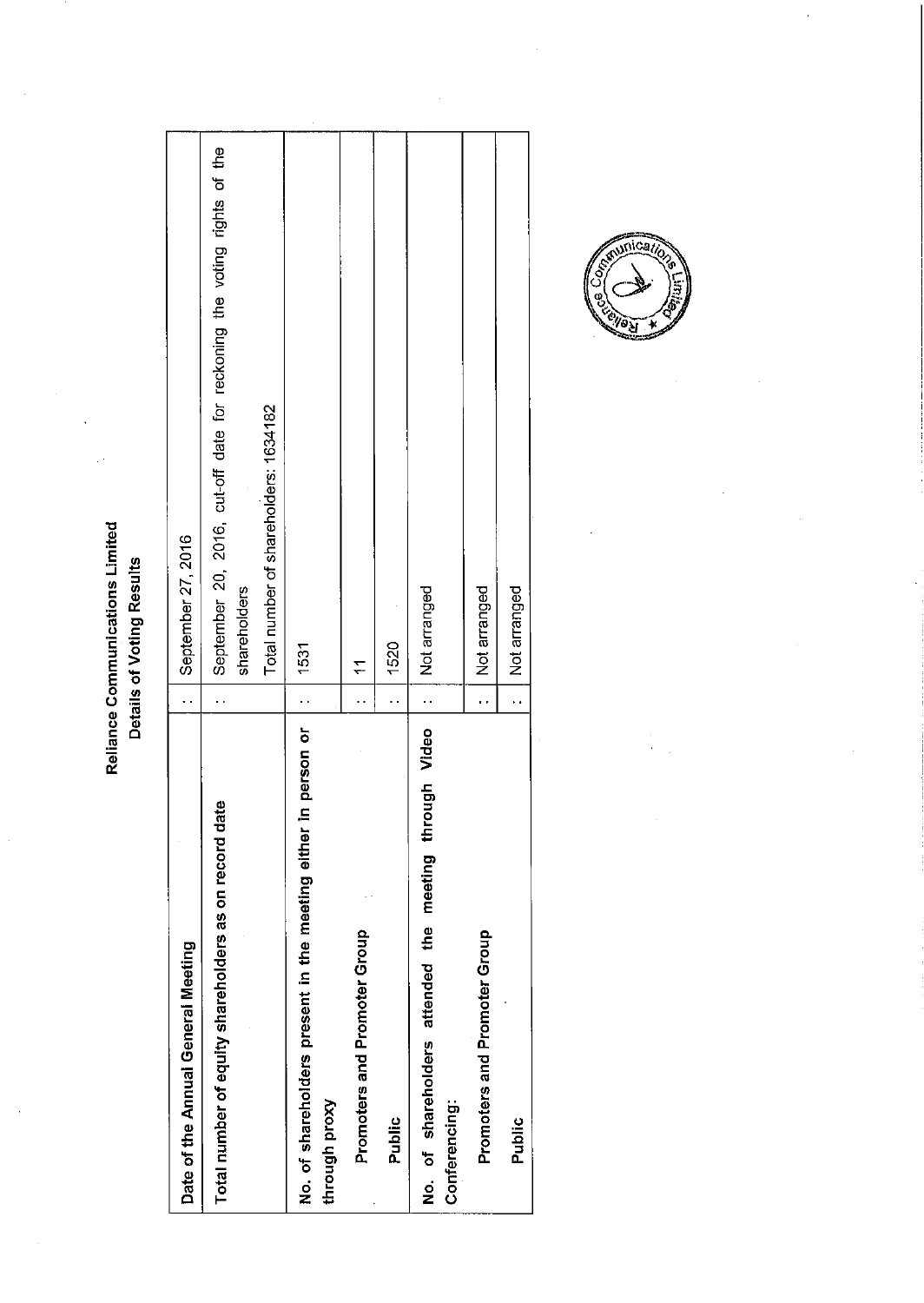Details of Agenda:

Resolution 1 : To consider and adopt: a) the audited financial statement of the Company for the financial year ended March 31, 2016 and the reports of the Board of Directors and Auditors thereon, and (b) the audited consolidated financial statement of the Company for the financial year ended March 31, 2016 and the report of the Auditors thereon.

|                          | Resolution Required: (Ordinary / Special) |                                                                    |                              | Ordinary                                         |                           |                         |                                            |                                          |
|--------------------------|-------------------------------------------|--------------------------------------------------------------------|------------------------------|--------------------------------------------------|---------------------------|-------------------------|--------------------------------------------|------------------------------------------|
|                          |                                           | Whether promoter/ promoter group are interested in the resolution? |                              | $\frac{1}{2}$                                    |                           |                         |                                            |                                          |
|                          |                                           |                                                                    |                              |                                                  |                           |                         |                                            |                                          |
| Category                 | Mode of<br>Voting                         | No. of shares<br>held                                              | votes<br>Σő<br>No.of<br>poll | outstanding<br>% of Votes<br>Polled on<br>shares | No. of Votes<br>in favour | No: of Votes<br>against | % of Votes in<br>votes polled<br>favour on | against on votes<br>% of Votes<br>polled |
|                          |                                           | Ξ                                                                  | g                            | $(3)=[(2)/(1)]^{*}100$                           | E                         | ତ୍ର                     | $(6)=[(4)/(2)]^{*}100$                     | $(7)$ =[(5)/(2)]*100                     |
| Promoter and<br>Promoter | E-Voting                                  |                                                                    | 001549<br>1431               | 97.6995                                          | 1431001549                | O                       | 100.0000                                   | 0.0000                                   |
| Group                    | Poll                                      | 1464696844                                                         | 32695295                     | 2.2322                                           | 32695295                  | O                       | 100.0000                                   | 0.0000                                   |
|                          | (if applicable)<br>Postal Ballot          |                                                                    |                              |                                                  | $\pmb{\mathsf{I}}$        | ï                       | ı                                          | ï                                        |
|                          | <b>Total</b>                              | 1464696844                                                         | 1,463,696,844                | 99.9317                                          | 1,463,696,844             | 0                       | 100.0000                                   | 0.0000                                   |
| Institutions<br>Public-  | E-Voting                                  |                                                                    | 465220259                    | 72.2303                                          | 465220259                 | $\circ$                 | 100.0000                                   | 0.0000                                   |
|                          | n<br>Poll                                 | 644079042                                                          | 0                            | $\circ$                                          | 0                         | $\circ$                 | 0.0000                                     | 0.0000                                   |
|                          | (if applicable)<br>Postal Ballot          |                                                                    | ł                            |                                                  | J,                        |                         |                                            |                                          |
|                          | <b>Total</b>                              | 644079042                                                          | 20,259<br>465.2              | 72.2303                                          | 465,220,259               | 0                       | 100.0000                                   | 0.0000                                   |
| Public-Non               | E-Voting                                  |                                                                    | 85973                        | 0.0226                                           | 81729                     | 4244                    | 95.0636                                    | 4.9364                                   |
| Institutions             | 흥                                         | 380203859                                                          | 30829                        | 0.0344                                           | 130799                    | ని                      | 99.9771                                    | 0.0229                                   |
|                          | (if applicable)<br>Postal Ballot          |                                                                    | ľ                            |                                                  | ŧ                         |                         | I                                          |                                          |
|                          | Total                                     | 380203859                                                          | 216,802                      | 0.0570                                           | 212,528                   | 4274                    | 98.0286                                    | 1.9714                                   |
| Total                    |                                           | 2488979745                                                         | [33905<br>19291              | 77.5070                                          | 1929129631                | 4274                    | 99.9998                                    | 0.0002                                   |

 $\overline{a}$ 

**VEIJO**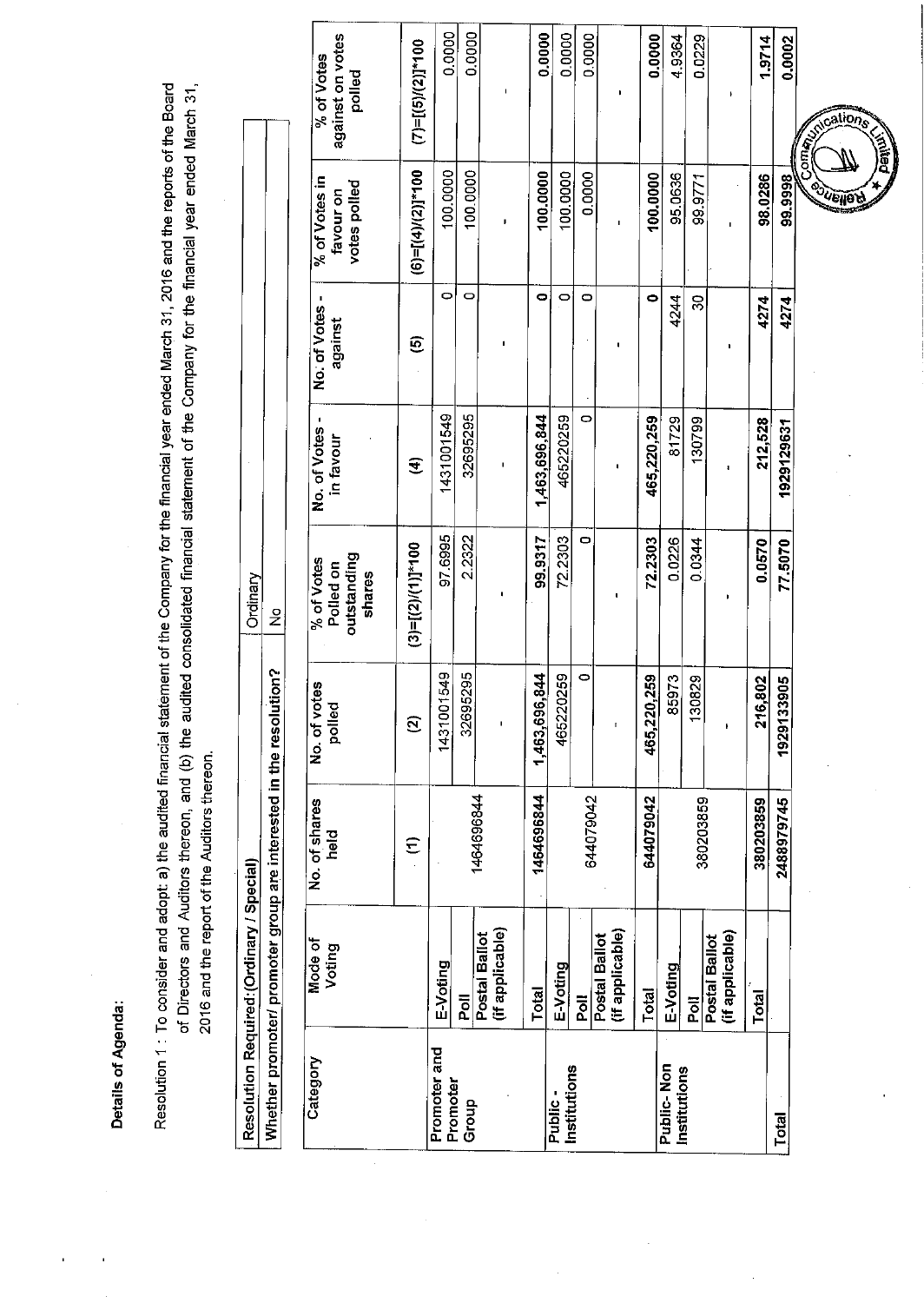Resolution 2 : To appoint a Director in place of Smt. ManjariKacker (06945359), who retires by rotation and being eligible, offers herself for re-appointment.

|                                           |                                                             | votes polled<br>% of Votes<br>against on                                                                       |
|-------------------------------------------|-------------------------------------------------------------|----------------------------------------------------------------------------------------------------------------|
|                                           |                                                             | favour on votes<br>polled                                                                                      |
|                                           |                                                             | against                                                                                                        |
|                                           |                                                             | in favour                                                                                                      |
| Ordinary                                  |                                                             | No. of votes   % of Votes Polled   No. of Votes -   No. of Votes -   % of Votes in<br>on outstanding<br>shares |
|                                           | olution? No                                                 | <u>ଟି</u><br>g                                                                                                 |
|                                           | Whether promoter/ promoter group are interested in the reso | No. of shares<br>held                                                                                          |
|                                           |                                                             | Mode of<br>Voting                                                                                              |
| Resolution Required: (Ordinary / Special) |                                                             | Category                                                                                                       |
|                                           |                                                             |                                                                                                                |

| Category                   | Mode of                          | No. of shares | <b>f</b> votes<br>No.of | % of Votes Polled        | No. of Votes  |                         |                                            |                                          |
|----------------------------|----------------------------------|---------------|-------------------------|--------------------------|---------------|-------------------------|--------------------------------------------|------------------------------------------|
|                            | Voting                           | held          | polled                  | on outstanding<br>shares | in favour     | No. of Votes<br>against | favour on votes<br>% of Votes in<br>polled | votes polled<br>% of Votes<br>against on |
|                            |                                  | Ξ             | ন                       | $(3)=[(2)/(1)]^{*}100$   | €             | ©                       | $(6)=[(4)/(2)]*100$                        | $(7)=[(5)/(2)]*100$                      |
| Promoter and<br>Promoter   | E-Voting                         |               | 1431001549              | 97.6995                  | 1431001549    | Ó                       | 100.0000                                   | 0.0000                                   |
| Group                      | $\overline{\overline{c}}$        | 1464696844    | 32695295                | 2.2322                   | 32695295      | O                       | 100.0000                                   | 0.0000                                   |
|                            | (if applicable)<br>Postal Ballot |               |                         |                          |               |                         |                                            |                                          |
|                            | Total                            | 1464696844    | 1,463,696,844           | 99.9317                  | 1,463,696,844 | 0                       | 100.0000                                   | 0.0000                                   |
| Institutions<br>Public.    | E-Voting                         |               | 467288851               | 72.5515                  | 451792395     | 15496456                | 96.6838                                    | 3.3162                                   |
|                            | $\overline{5}$                   | 644079042     | 0                       | 0                        | 0             | 0                       | 0.0000                                     | 0.0000                                   |
|                            | (if applicable)<br>Postal Ballot |               |                         |                          |               |                         |                                            |                                          |
|                            | Total                            | 644079042     | 288,851<br>467          | 72.5515                  | 451,792,395   | c                       | 96.6838                                    | 0.0000                                   |
| Public-Non<br>Institutions | E-Voting                         |               | 85992                   | 0.0226                   | 78626         | 7366                    | 91.4341                                    | 8.5659                                   |
|                            | $\overline{5}$                   | 380203859     | 130829                  | 0.0344                   | 130799        | g                       | 99.9771                                    | 0.0229                                   |
|                            | (if applicable)<br>Postal Ballot |               |                         |                          |               |                         |                                            |                                          |
|                            | Total                            | 380203859     | 216,821                 | 0.0570                   | 209,425       | 7396                    | 96.5889                                    | 3.4111                                   |
| Total                      |                                  | 2488979745    | 202516<br>1931          | 77.5901                  | 1915698664    | 15503852                | 99.1972                                    | 0.8028                                   |

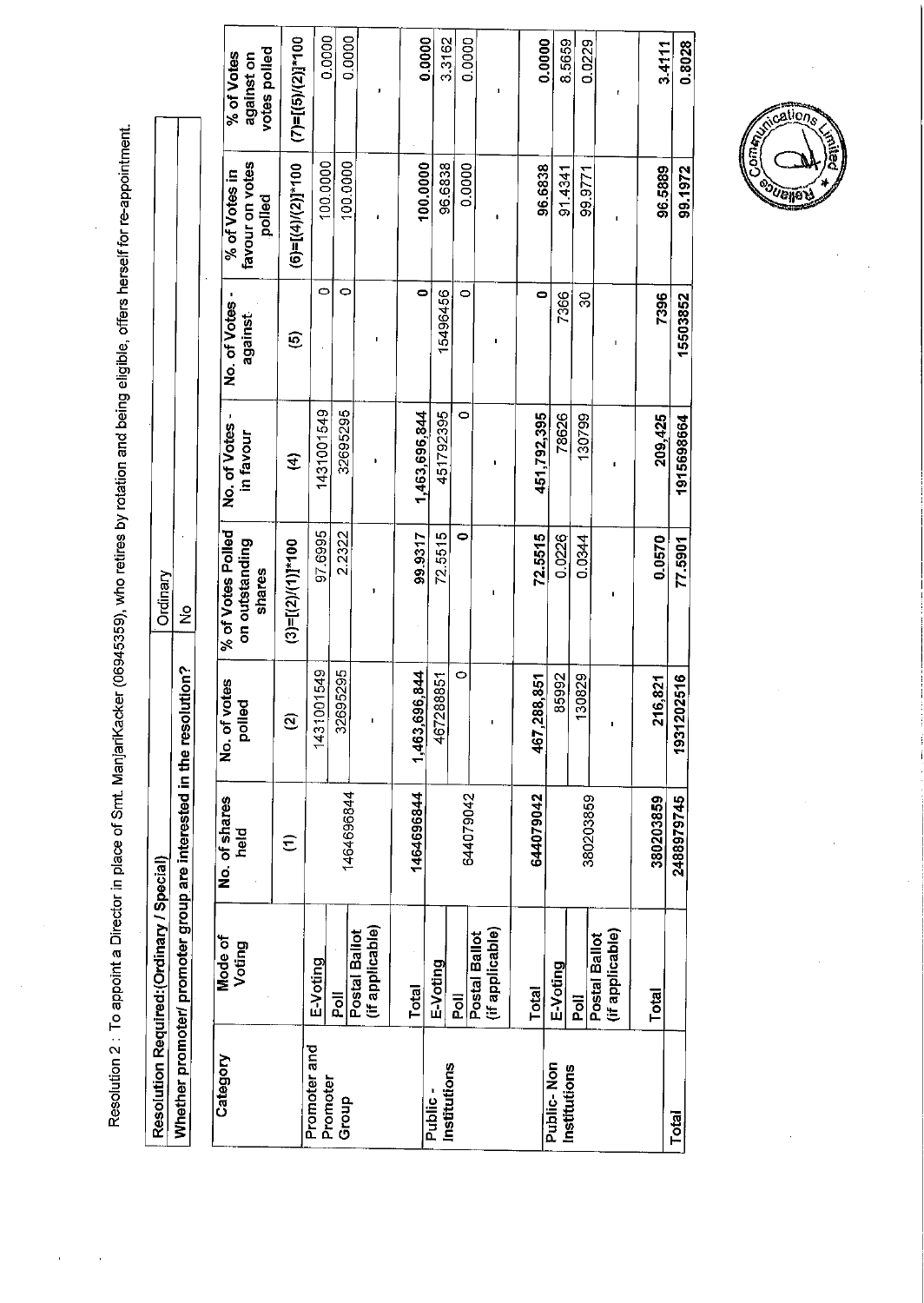Resolution 3 : To appoint Auditors and to fix their remuneration:

- M/s. B S R & Co. LLP, Chartered Accountants, as the Auditors of the Company to hold office from the conclusion of this Annual General Meeting until the conclusion of the next Annual General Meeting, at a remuneration to be decided by the Board of Directors.  $\widehat{a}$ 
	- M/s. Pathak H.D. & Associates, Chartered Accountants as the Auditors of the Company to hold office from the conclusion of this Annual General Meeting until the conclusion of the 17<sup>th</sup> Annual General Meeting, at a remuneration to be decided by the Board of Directors.  $\widehat{e}$

| Resolution Required:(Ordinary / Special)               |  |
|--------------------------------------------------------|--|
| Whether promoter/ promoter group are interested in the |  |
|                                                        |  |
|                                                        |  |

| Category                                      |                      | Promoter and | Promoter<br>Group |                                  |               | Public-   | Institutions |                                  |                 | Public-Non | Institutions |                                  |           | <b>Total</b> |
|-----------------------------------------------|----------------------|--------------|-------------------|----------------------------------|---------------|-----------|--------------|----------------------------------|-----------------|------------|--------------|----------------------------------|-----------|--------------|
| Mode of<br>Voting                             |                      | E-Voting     | Poll              | (if applicable)<br>Postal Ballot | Total         | E-Voting  | <b>MA</b>    | (if applicable)<br>Postal Ballot | Total           | E-Voting   | Poll         | (if applicable)<br>Postal Ballot | Total     |              |
| No. of shares<br>held                         | $\widehat{\Xi}$      |              |                   | 1464696844                       | 1464696844    |           | 644079042    |                                  | 644079042       |            |              | 380203859                        | 380203859 | 2488979745   |
| votes<br>polled<br>ō<br>2                     | ন                    | 1431001549   | 32695295          |                                  | 1,463,696,844 | 467288851 | $\circ$      |                                  | 288,851<br>467, | 85995      | 130829       |                                  | 216,824   | 1931202519   |
| % of Votes Polled<br>on outstanding<br>shares | $(3)=[(2)/(1)]*100$  | 97.6995      | 2.2322            |                                  | 99.9317       | 72.5515   | 0            |                                  | 72.5515         | 0.0226     | 0.0344       |                                  | 0.0570    | 77.5901      |
| No. of Votes -<br>in favour                   | E                    | 1431001549   | 32695295          |                                  | 1463,696,844  | 467288851 | 0            |                                  | 467,288,851     | 76949      | 130799       |                                  | 207,748   | 1931193443   |
| No. of Votes<br>against                       | $\widehat{\circ}$    | O            | 0                 |                                  | 0             | 0         | 0            |                                  | ۰               | 9046       | 8            |                                  | 9076      | 9076         |
| % of Votes in<br>votes polled<br>favour on    | $(6)=[(4)/(2)]$ *100 | 100.0000     | 100.0000          |                                  | 100.0000      | 100.0000  | 0.0000       |                                  | 100.0000        | 89.4808    | 99.9771      |                                  | 95.8141   | 99.9995      |
| votes polled<br>% of Votes<br>against on      | $(7)=[(5)/(2)]$ *100 | 0.0000       | 0.0000            |                                  | 0.0000        | 0.0000    | 0.0000       |                                  | 0.0000          | 10.5192    | 0.0229       |                                  | 4.1859    | 0.0005       |
|                                               |                      |              |                   |                                  |               |           |              |                                  |                 |            |              |                                  |           |              |

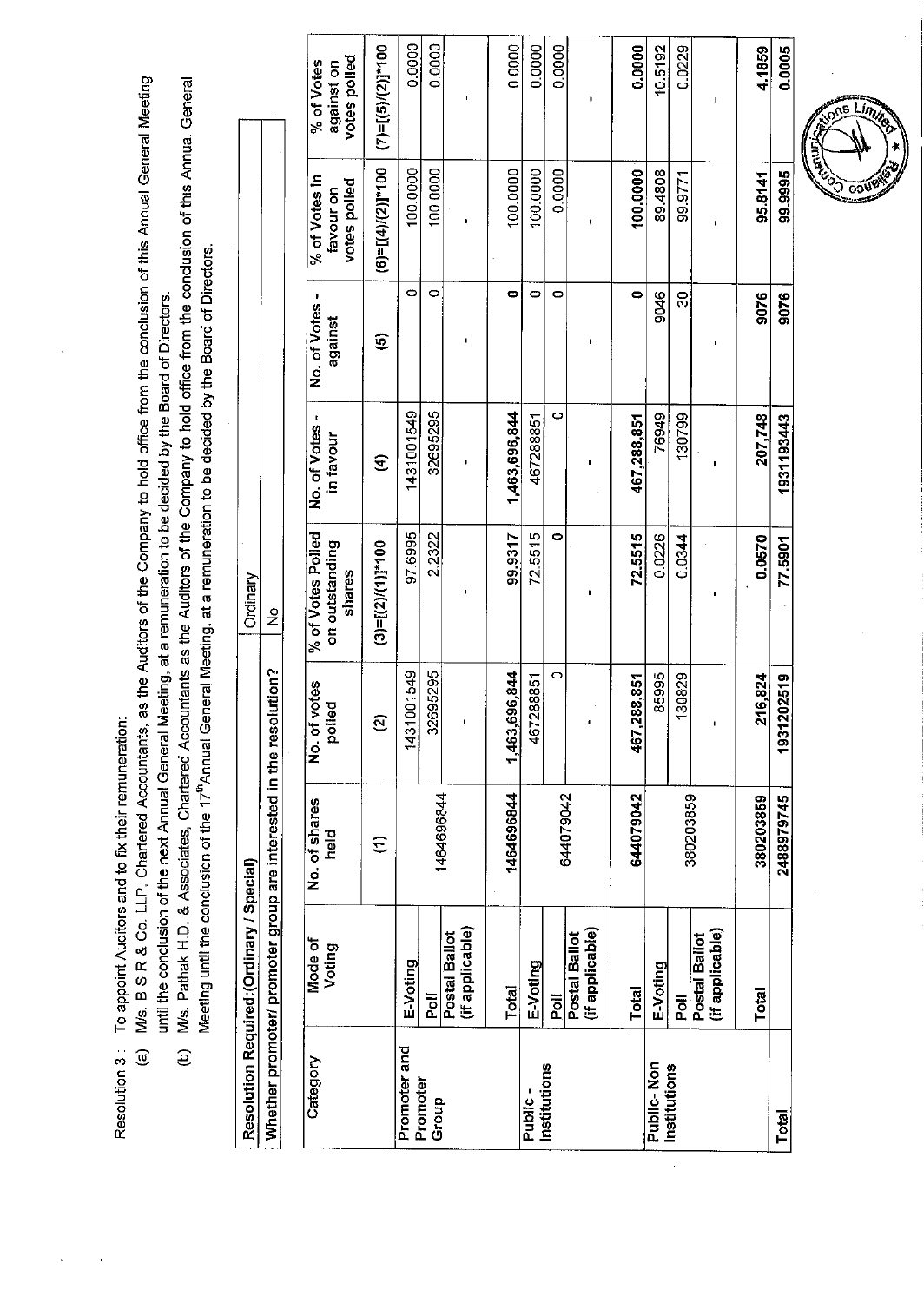Resolution 4 : To approve Private Placement of Non-Convertible Debentures.

Special  $\frac{1}{2}$ Whether promoter/ promoter group are interested in the resolution? Resolution Required: (Ordinary / Special)

 $\ddot{\phantom{a}}$ 

| Category                   | Mode of<br>Voting                | No. of shares<br>held | votes<br><b>Dol</b><br>ა<br>2<br>ᅙ | % of Votes Polled<br>on outstanding<br>shares | No. of Votes -<br>in favour | No. of Votes<br>-against | favour on votes<br>% of Votes in<br>polled | votes polled<br>% of Votes<br>against on |
|----------------------------|----------------------------------|-----------------------|------------------------------------|-----------------------------------------------|-----------------------------|--------------------------|--------------------------------------------|------------------------------------------|
|                            |                                  | $\widehat{\epsilon}$  | $\mathfrak{D}$                     | $(3)=[(2)/(1)]^{*}100$                        | E                           | $\widehat{\mathbf{e}}$   | $(6)=[(4)/(2)]$ *100                       | $(7)$ =[(5)/(2)]*100                     |
| Promoter and<br>Promoter   | E-Voting                         |                       | 001549<br>1431                     | 97.6995                                       | 1431001549                  | O                        | 100.0000                                   | 0.0000                                   |
| Group                      | $\overline{\overline{6}}$        | 1464696844            | 32695295                           | 2.2322                                        | 32695295                    | $\circ$                  | 100.0000                                   | 0.0000                                   |
|                            | (if applicable)<br>Postal Ballot |                       |                                    |                                               | ŧ                           | ı                        | I.                                         | ı                                        |
|                            | Total                            | 1464696844            | 1,463,696,844                      | 99.9317                                       | 1,463,696,844               | 0                        | 100.0000                                   | 0.0000                                   |
| Institutions<br>Public-    | E-Voting                         |                       | 467288851                          | 72.5515                                       | 455333603                   | 11955248                 | 97.4416                                    | 2.5584                                   |
|                            | <b>Poll</b>                      | 644079042             | $\ddot{\circ}$                     | 0                                             | o                           | 0                        | 0.0000                                     | 0.0000                                   |
|                            | (if applicable)<br>Postal Ballot |                       |                                    |                                               |                             |                          | ٠                                          |                                          |
|                            | Total                            | 644079042             | 288,851<br>467.                    | 72.5515                                       | 455,333,603                 | 0                        | 97.4416                                    | 0.0000                                   |
| Public-Non<br>Institutions | E-Voting                         |                       | 85998                              | 0.0226                                        | 74920                       | 11078                    | 87.1183                                    | 12.8817                                  |
|                            | $\overline{\overline{6}}$        | 380203859             | 130829                             | 0.0344                                        | 130799                      | 30                       | 99.9771                                    | 0.0229                                   |
|                            | (if applicable)<br>Postal Ballot |                       |                                    | 1                                             | ï                           | ï                        | ı                                          | ı                                        |
|                            | Total                            | 380203859             | 216,827                            | 0.0570                                        | 205,719                     | 11108                    | 94.8770                                    | 5.1230                                   |
| Total                      |                                  | 2488979745            | 1931202522                         | 77.5901                                       | 1919236166                  | 11966356                 | 99.3804                                    | 0.6196                                   |

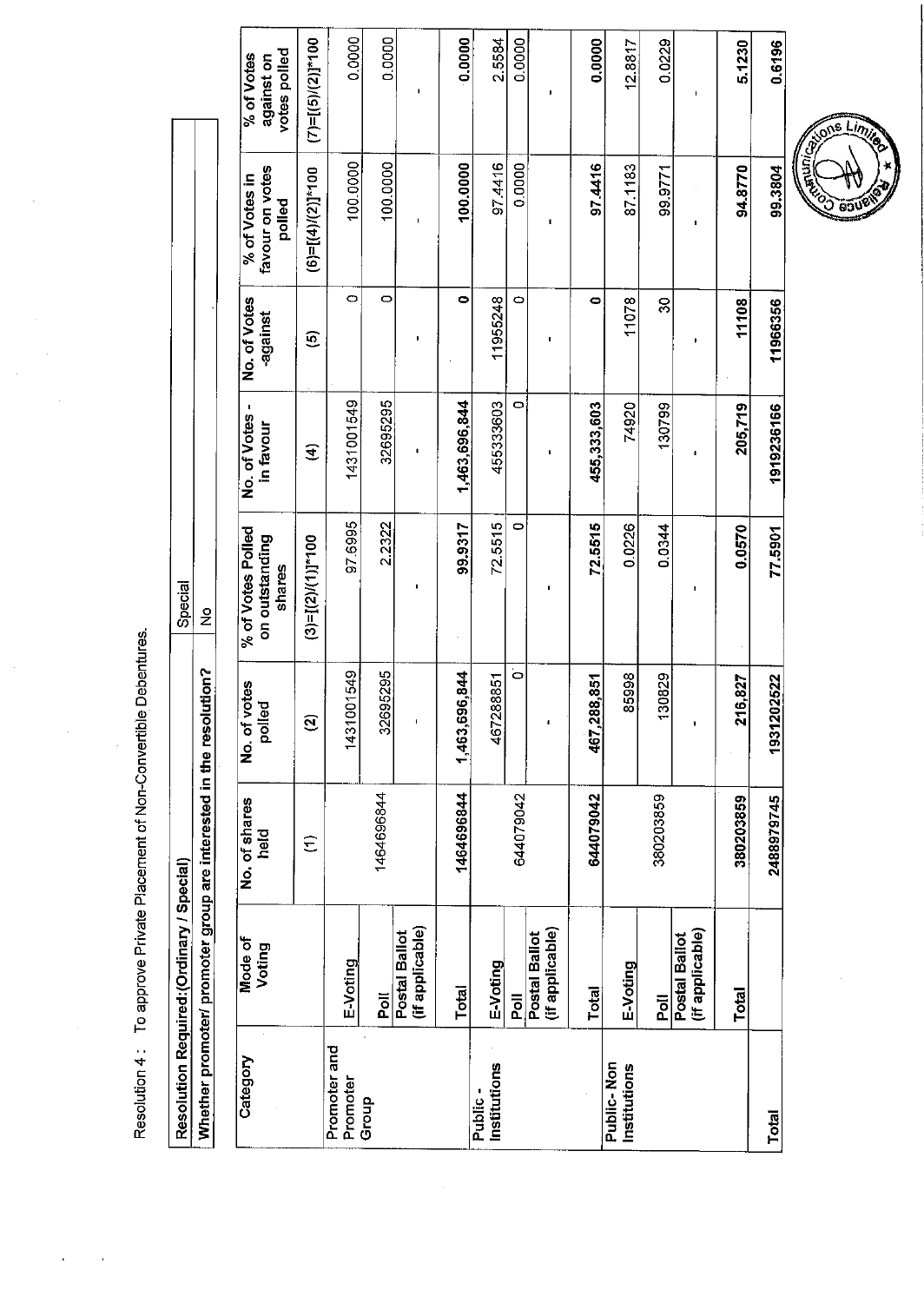Resolution 5: Payment of remuneration to Cost Auditors for the financial year ending March 31, 2017.

Ordinary<br>No Whether promoter/ promoter group are interested in the resolution? Resolution Required: (Ordinary / Special)

| Category                   | Mode of<br>Voting                | No. of shares<br>neid<br>C | votes<br>polled<br>No.of | outstanding<br>% of Votes<br>Polled on<br>shares | No. of Votes -<br>in favour | No. of Votes<br>against | % of Votes in<br>votes polled<br>favour on | against on votes<br>% of Votes<br>polled |
|----------------------------|----------------------------------|----------------------------|--------------------------|--------------------------------------------------|-----------------------------|-------------------------|--------------------------------------------|------------------------------------------|
|                            |                                  | $\widehat{\epsilon}$       | Ø                        | $(3)=[(2)/(1)]*100$                              | E                           | O                       | $(6)=[(4)/(2)]$ *100                       | $(7)=[(5)/(2)]$ *100                     |
| Promoter and<br>Promoter   | E-Voting                         |                            | 1431001549               | 97.6995                                          | 1431001549                  | O                       | 100.0000                                   | $\circ$                                  |
| Group                      | $\overline{5}$                   | 1464696844                 | 395295<br>326            | 2.2322                                           | 32695295                    | o                       | 100.0000                                   | O                                        |
|                            | (if applicable)<br>Postal Ballot |                            | $\blacksquare$           | ı                                                | ı                           | J.                      | $\mathbf I$                                |                                          |
|                            | <b>Total</b>                     | 1464696844                 | 1,463,696,844            | 99.9317                                          | 1,463,696,844               | 0                       | 100.0000                                   | 0                                        |
| Institutions<br>Public-    | E-Voting                         |                            | 467288851                | 72.5515                                          | 467288851                   | 0                       | 100.0000                                   | 0                                        |
|                            | Poll                             | 644079042                  | 0                        | 0                                                | 0                           | $\circ$                 | $\circ$                                    | O                                        |
|                            | (if applicable)<br>Postal Ballot |                            |                          | ı                                                |                             | f                       | $\overline{\mathbf{I}}$                    | t                                        |
|                            | <b>Total</b>                     | 644079042                  | 38,851<br>467,28         | 72.5515                                          | 467,288,851                 | 0                       | 100.0000                                   | $\bullet$                                |
| Public-Non<br>Institutions | E-Voting                         |                            | 85992                    | 0.0226                                           | 79163                       | 6829                    | 92.0586                                    | 7.9414                                   |
|                            | <b>Poll</b>                      | 380203859                  | 30829<br>٣               | 0.0344                                           | 130799                      | 3                       | 99.9771                                    | 0.0229                                   |
|                            | (if applicable)<br>Postal Ballot |                            | $\mathbf{I}$             |                                                  | 1                           | 1                       | t                                          | п                                        |
|                            | Total                            | 380203859                  | 6,821<br>۶,              | 0.0570                                           | 209,962                     | 6859                    | 96.8366                                    | 3.1634                                   |
| <b>Total</b>               |                                  | 2488979745                 | 1931202516               | 77.5901                                          | 1931195657                  | 6859                    | 99.9996                                    | 0.0004                                   |